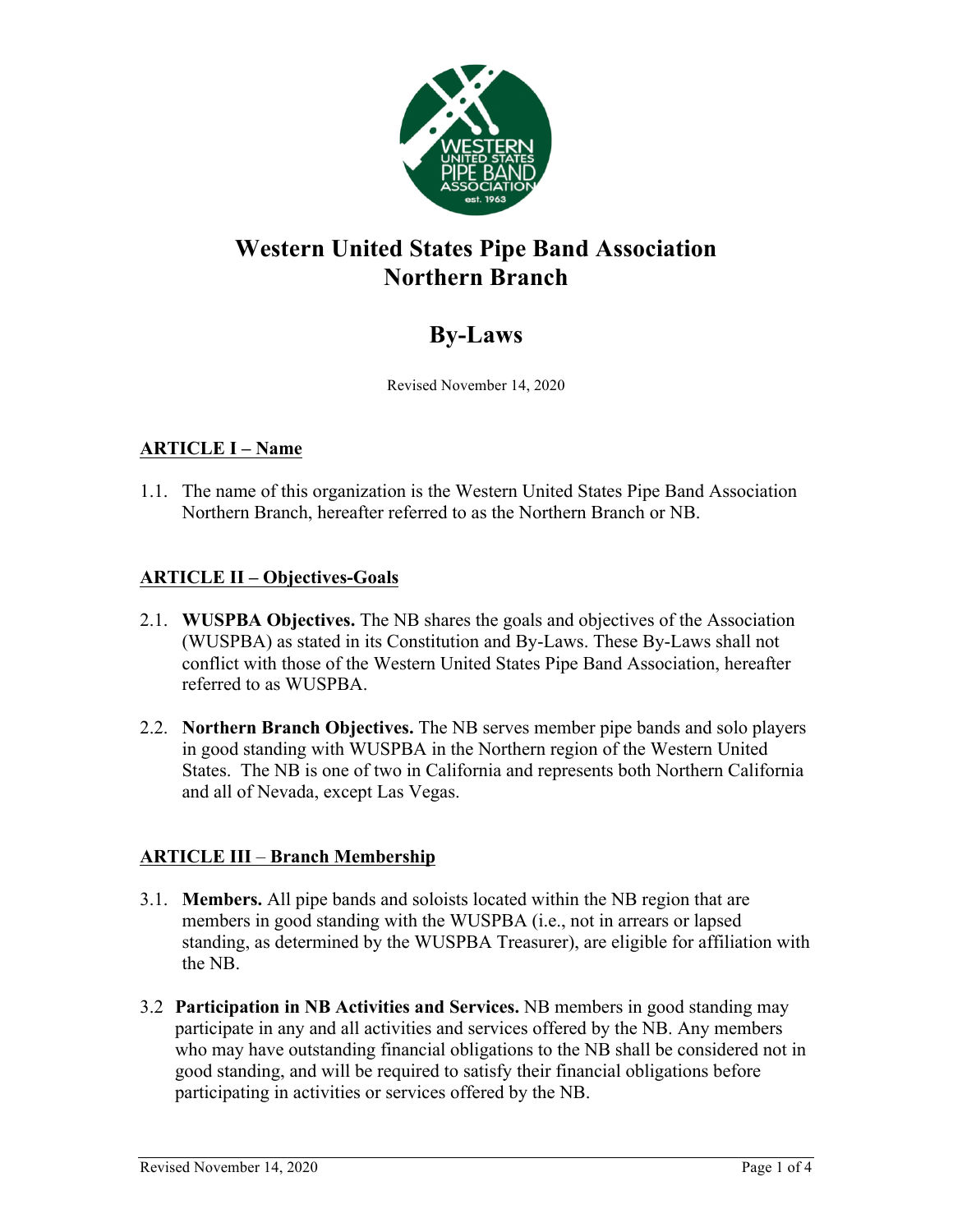#### **ARTICLE IV – Officers**

- 4.1. **Officers of the Northern Branch.** The officers of the Northern Branch and their respective duties are as follows:
	- 4.1.1. **President.** The President shall preside at all NB meetings and represent the NB on the WUSPBA Executive Committee. The President shall organize or delegate the running of the NB workshops and gather information of interest to members for inclusion in the WUSPBA newsletter.
	- 4.1.2. **Vice President.** The Vice President shall assist the President if required, preside at the NB meetings in the absence of the President, and become President if the President resigns or otherwise leaves office during his/her term of office. The Vice President shall conduct a yearly informal audit of the NB financial books and bank account and provide a report to the membership at the annual meeting.
	- 4.1.3. **Secretary.** The Secretary shall notify member bands and solo members of NB meetings, make a record of all NB meetings, and mail or email, a summary of business transacted at NB meetings to all member bands and solo members. The Secretary shall handle NB correspondence, serve as workshop registrar, and maintain a notebook of meetings minutes including a brief record of NB activities and achievements for the year. The notebook shall document the history of the NB, and will provide valuable information for future NB officers.
	- 4.1.4. **Treasurer.** The Treasurer shall keep records of the NB finances, maintain a bank account for the NB, control member band assessments and workshop registration fees, and pay expenses as necessary. The Treasurer shall prepare a summary financial report for presentation at the annual meeting and make available the books and bank account ledger/statements for audit by the NB Vice President.
- 4.2. **Election of Officers and Terms of Office.** Officers are elected by the members present at the Northern Branch AGM. Officers of the NB will serve for 2-year terms, beginning the day after they are elected. The terms of office will be staggered as follows: President and Treasurer will be elected at the NB AGM following each even-numbered year; Vice President and Secretary will be elected at the NB AGM following each odd-numbered year.
- 4.3. **Eligibility.** Any individual member of the Northern Branch, or registered member of a Northern Branch band, who is at least 18 years of age, is eligible to serve as a Northern Branch officer. Additionally, any custodial parent or legal guardian of a minor child who is ineligible solely because of age is also eligible to serve as a Northern Branch officer.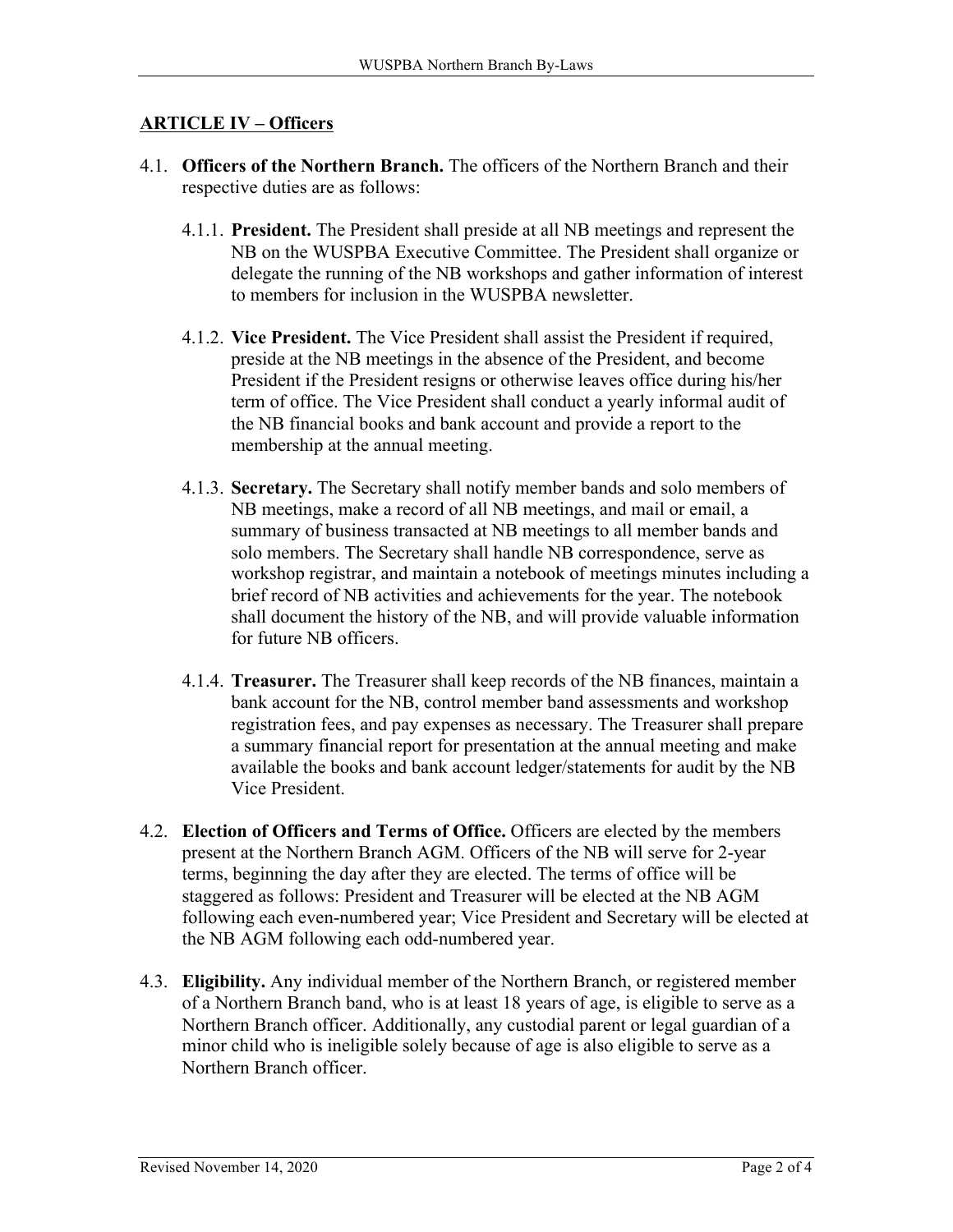- 4.4. **Replacing Officers.** The Vice President will automatically assume the Office of President, should the President leave office during the year. If the Vice President is unable or unwilling to assume the Office of President, the remaining NB officers will appoint a President. For the Office of Vice President, Secretary or Treasurer, the remaining NB officers shall appoint a replacement. In all cases, a replacement officer shall serve for the remainder of the current term.
- 4.5. **Reimbursement of Officers.** NB officers shall serve without pay or honoraria, but shall be reimbursed for expenses directly related to fulfillment of the responsibilities of office.
- 4.6. **Removal of Officers.** Any officer who fails to fulfill his/her duties may be removed from office at a special meeting called by the general membership. Each member band present or solo member present and in good standing shall vote at the same ratio for band, game sponsor, and solo member as allowed at the WUSPBA annual general meeting on the question of removal from office. Votes on the question of removal from office shall be conducted by secret ballot. If an officer is removed at a special meeting, the vacancy shall be filled at that meeting by nominations from the floor.
- 4.7. **Nominations.** Nominations for officers shall be accepted from the floor at the Northern Branch AGM. However, no person may be nominated from the floor who is not present at the meeting. The Secretary may also accept nominations in advance of the NB AGM, provided that the Secretary's contact information and the deadline for submitting advance nominations are stated in the notice of the NB AGM. If nominations are received in advance, the Secretary shall contact the nominated individuals before the elections are held to verify that they are willing to serve.

## **ARTICLE V – Branch Meetings**

- 5.1. **Northern Branch AGM.** The NB annual meeting shall be held yearly for the purpose of electing new NB officers and discussing the year's activities and the proposed activities for the next year. The Secretary shall notify member bands and solo members at least 30 days before the meeting of the place, time and agenda, as well as the nominating committee's slate of proposed slate of officers, if an election will be held. Three Officers shall be considered a quorum.
- 5.2. **Special Meetings.** Special meetings to discuss the business of the NB may be called by a majority of officers at any time. Written notification of a special meeting, including the agenda, shall be sent to each member band or solo member at least 15 days prior to the special meeting. Written notification may be sent via email.
- 5.3. All NB business may be conducted via email.